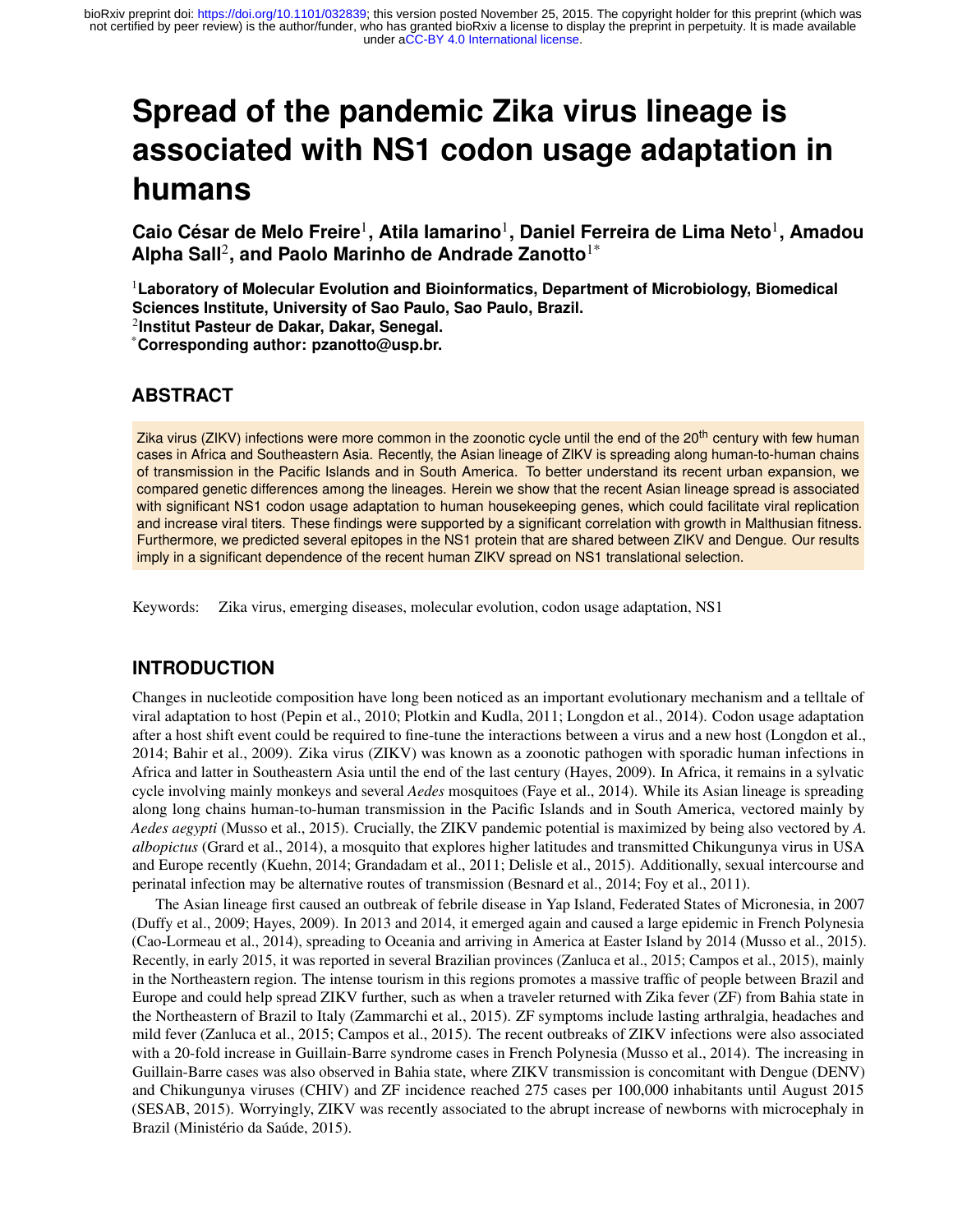under [aCC-BY 4.0 International license.](http://creativecommons.org/licenses/by/4.0/) not certified by peer review) is the author/funder, who has granted bioRxiv a license to display the preprint in perpetuity. It is made available bioRxiv preprint doi: [https://doi.org/10.1101/032839;](https://doi.org/10.1101/032839) this version posted November 25, 2015. The copyright holder for this preprint (which was

#### **RESULTS**



**Figure 1. Zika Virus (ZIKV) codon adaptation and fitness according to lineage.** A) RSCU analysis for the polyprotein coding region shows that the principal component (PCA) agrees with the phylogenetic distinctions between the two ZIKV lineages. The African (red) and Asian (blue) lineages were color-coded according to the isolation dates, lighter colors represent older isolation dates. Shapes represent the isolation host: mosquitoes (triangle), monkey (square) or humans (circles). B) NS1 gene Codon Adaptation Index (CAI) to the human housekeeping genes for the African (red) and Asian (blue) lineages according to the isolation dates. C) Malthusian fitness (*WM*) estimated for ZIKV since 1947, representing decrease ( $W_M$  < 1), constant population size ( $W_M$  = 1), and net growth ( $WM > 1$ ). The red arrow references the end of African lineage sampling. The Spearman correlation coefficients  $(\rho)$  between the interpolated CAI values in the Figure 1B and the estimated  $W_M$  in Figure 1C were calculated for three time periods: (*i*) 1948-1970, (*ii*) 1971-1992 and *(iii)* 1992-2014. For the former period, we observed a significant negative correlation ( $\rho = -0.59$  and p-value = 0.004); in the second the correlation was significant and positive ( $\rho = 0.46$  and p-value = 0.04) and in the most recent period we found a significant strong positive correlation ( $\rho = 0.90$  and p-value = 2.70*E* −6).

**Codon preferences of ZIKV lineages are distinct** Because codon preferences can strongly affect gene expression (Plotkin and Kudla, 2011), we estimated the relative synonymous codon usage (RSCU) values (Sharp et al., 1986) for each ZIKV gene sequence (Figure 1A). By means of a principal component analysis (PCA) for RSCU values, we found distinct codon preferences in the African and Asian lineages for the entire polyprotein (Figure 1A) and for each viral gene (Figure S1). The extent of the codon bias was inferred by plotting the effective number of codons versus the proportion of GC-content in the third position for each codon (Wright, 1990). As a consequence, we found significant codon usage bias under purifying selective pressure (Wright, 1990), constraining the codon usage in ZIKV (Figure S2A and Figure S3), as found for other arboviruses (Jenkins and Holmes, 2003). The strong purifying selection, which we found at several codon sites (Table S1), was also observed for mosquito transmitted viruses that cause acute infections, mainly alternating between vectors and vertebrate hosts (Hanada et al., 2004). As expected, high amino acid conservation was observed; *e.g.* 91.8% of the 353 residues of the 17 NS1 proteins analyzed were identical, which is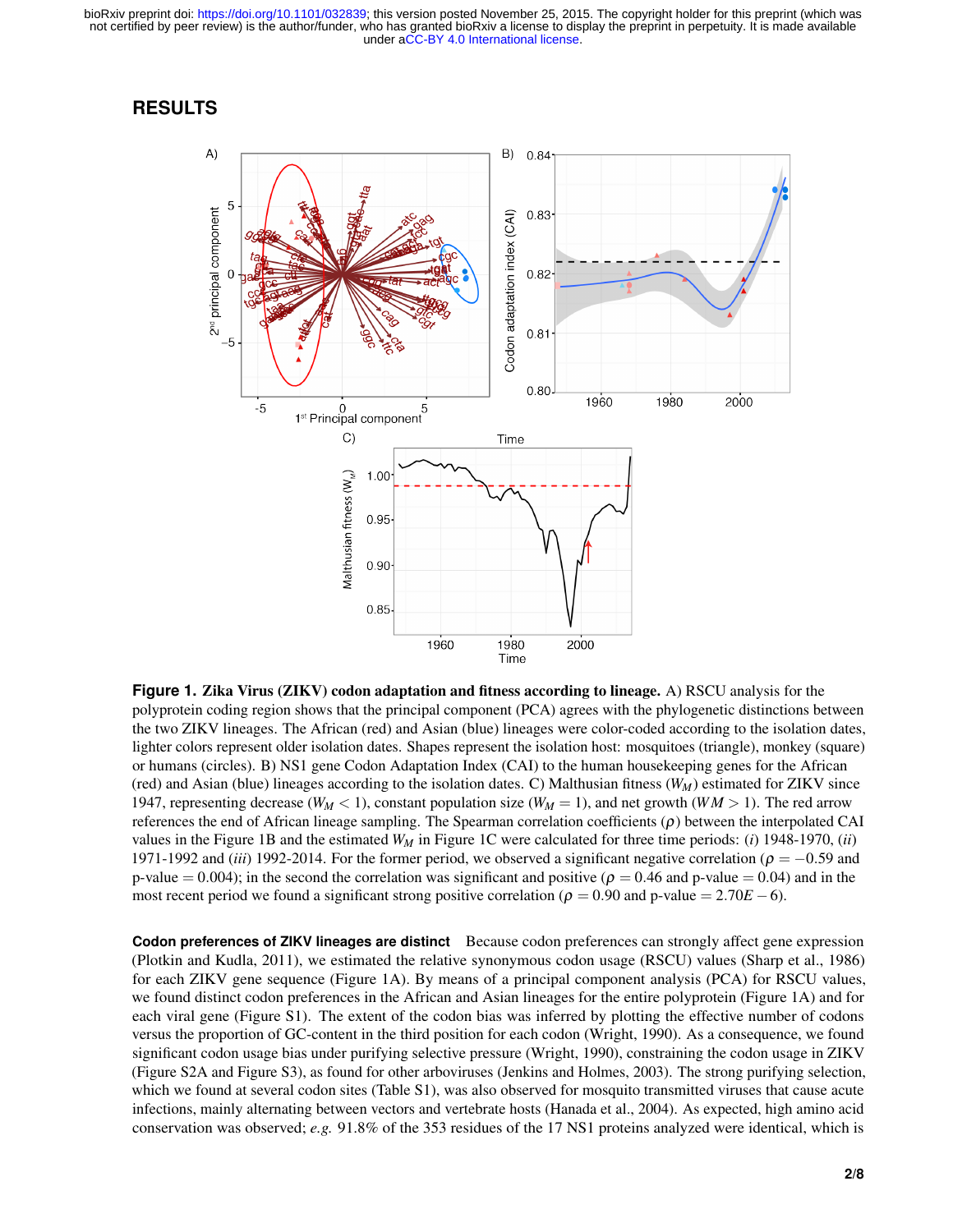indicative of purifying selection.

**Evidences of translational selection to human codon usage in NS1 gene of ZIKV epidemic lineages.** Given the significantly distinct codon preferences between the African and Asian ZIKV lineages shown in Figure 1A, and because only the Asian lineage is associated to massive human outbreaks recently (Musso et al., 2015), we further compared virus codon adaptation to host and vector, human housekeeping and *Aedes aegypti* genes. We found that recent Asian epidemic lineages had stronger codon bias on NS1 and NS4A genes, and were also more adapted to humans. This was suggested by measurements of the codon adaptation index (CAI) (Sharp and Li, 1987) for each ZIKV gene for both lineages, unveiling potential viral adaptation to cellular translation machinery of man and mosquitoes. We show in Figure S2B that all ZIKV strains were significantly adapted to humans (CAI values above threshold for the entire polyprotein) while less adapted to *Aedes aegypti* mosquitoes. Moreover, when CAI values were calculated separately for most genes there was little differences between lineages (Figure S4), as was expected for most of the viral genes (Bahir et al., 2009). Nevertheless, codon adaptation for humans in the NS1 coding region from the recent Asian lineage showed a clear increase in CAI values near the present (Figure 1B), coinciding with its spread to Pacific and America. The strong bias in codon usage observed for NS1 from epidemic strains provided additional evidence of translational selection acting on this gene (solid blue circles in Figure S3D).

**High CAI values for the Asian lineage were correlated with the recent ZIKV growth.** This relevant finding was supported by both,  $(i)$  the concurrent Malthusian fitness  $(W_M)$  values above one (Day and Otto, 2001) and,  $(ii)$  the significant strong positive correlation ( $\rho = 0.90$  and p-value = 2.70*E* − 6) between *W<sub>M</sub>* and the interpolated values for CAI in the period from 1990 to 2014 (Figure 1B and 1C). Viral codon usage optimization is critical for fine-tuning the interaction with a given host (Longdon et al., 2014), and the most affected genes are usually those highly expressed (Bahir et al., 2009). Therefore, the high NS1 CAI values that we observed for recent Asian ZIKV were considered as a strong indication of adaptive change, which could be associated to improvement in translational efficiency in humans and increased viremia in patients, as observed for Lassa virus (Andersen et al., 2015). Moreover, the NS1 protein is secreted at high levels by infected cells as hexamers that are implicated in immune evasion strategies (Muller and Young, 2013). We obtained similar results on translational selection on NS4A (Figure S3H and S4H). This may be relevant, since NS4A and NS1 appear to play a role in viral replication (Lindenbach and Rice, 1999), while NS4A may enhance viral survival by preventing cell death by the up-regulation of cell autophagy (McLean et al., 2011).

**ZIKV and DENV could share B-cell epitopes.** Another relevant function of the NS1 protein is in assisting in flavivirus immune evasion (Muller and Young, 2013). NS1-specific antibodies are usually found during secondary infections and there is NS1 cross-reactivity between ZIKV and DENV (Lanciotti et al., 2008; Valdes et al., 2000; Muller and Young, ´ 2013), which could impact on pathogenesis. Because *in silico* epitope prediction have been used extensively to develop peptide-based vaccines and investigate immune responses (He and Zhu, 2015), we inferred the structural similarity between the NS1 of DENV and ZIKV by homology modeling (Figure S5A). We found nine linear and five discontinuous epitopes shared in equivalent positions, despite low sequence identity among them (Table S2). Nevertheless, linear epitopes also shared physicochemical properties (Figure S5B). We further calculated the root mean square deviation (RMSD) and performed the global distance test (GDT) for the shared conformational epitopes and found that they were structurally similar, which reinforce the notion that these epitopes may be shared in these phylogenetically closely related viruses (Kuno et al., 1998). These findings could explain the observation of aggravated health conditions in co-infections or secondary infections by ZIKV on DENV pre-exposed people (Roth et al., 2014).

# **DISCUSSION**

The differences between the African and Asian lineages could explain the emergence of ZIKV in humans and raises concerns about the consequences of the adaptive genetic changes observed in NS1 (Figure 1B) and the recent increase in viral fitness (Figure 1C) (Pepin et al., 2010; Longdon et al., 2014). Moreover, the limited number of human ZIKV cases in Africa could be associated to low viremia in humans, which was demonstrated by a health-officer volunteer experimentally infected with a virus from the African lineage that failed to infect *A. aegypti* mosquitoes (Bearcroft, 1956). Together, our results suggest that fitness gain is associated with improvement of the NS1 translation in humans by synonymous mutations. Synonymous mutations are a common source of variation, given the constrained nonsynonymous substitutions rate imposed to RNA viruses that have to negotiate successful infections, alternating between humans and mosquitoes (Hanada et al., 2004). It remains to be evaluated how the NS1 structural and immunological similarities associate to the aggravated symptoms observed when ZIKV and DENV co-circulate (Roth et al., 2014). For this reason, our findings may also be of considerable relevance for the ongoing development of DENV vaccines (McArthur et al., 2013).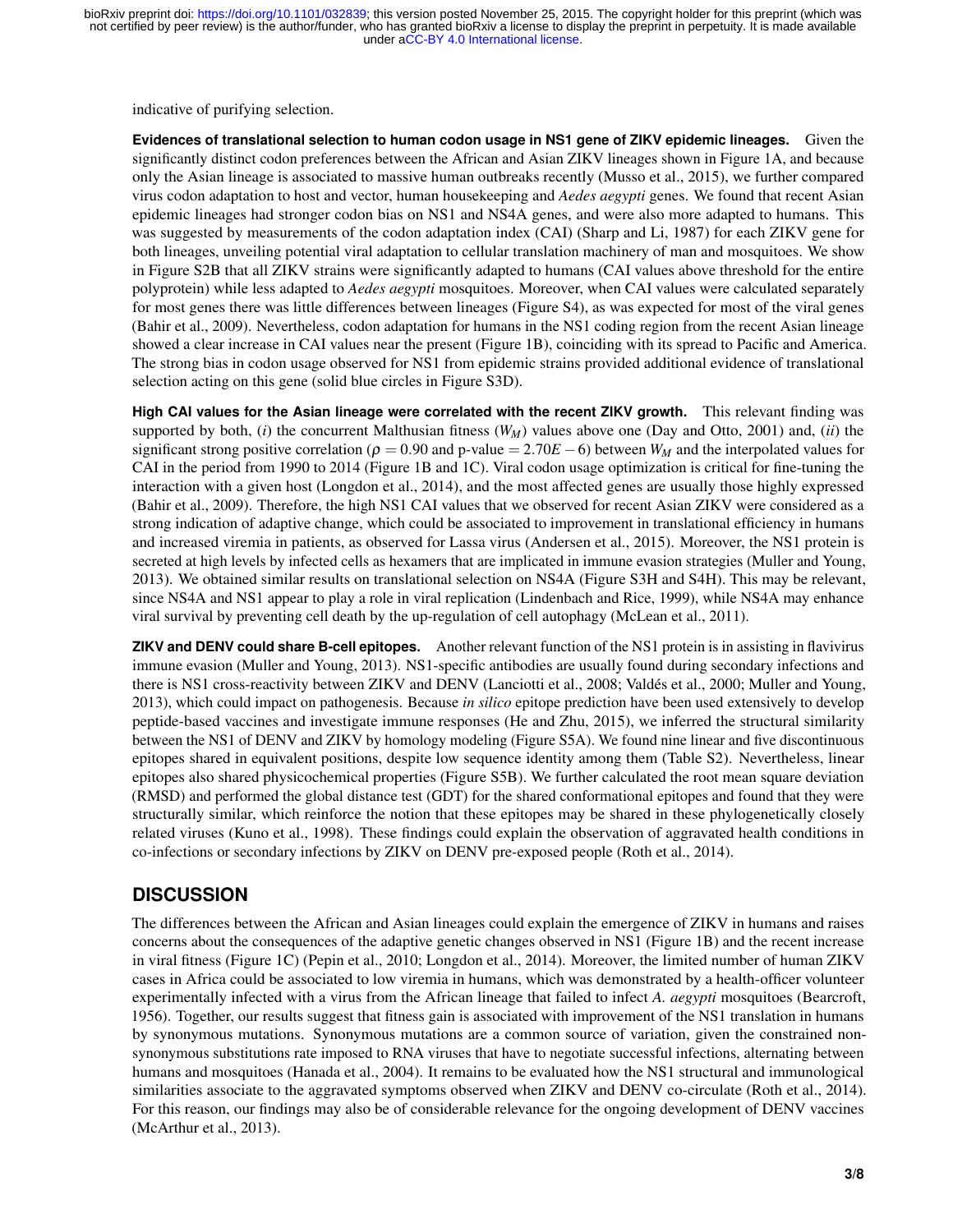under [aCC-BY 4.0 International license.](http://creativecommons.org/licenses/by/4.0/) not certified by peer review) is the author/funder, who has granted bioRxiv a license to display the preprint in perpetuity. It is made available bioRxiv preprint doi: [https://doi.org/10.1101/032839;](https://doi.org/10.1101/032839) this version posted November 25, 2015. The copyright holder for this preprint (which was

#### **METHODS**

**Sequence datasets.** We investigated all 17 available complete genome sequences of ZIKV from GenBank that had information of year and country of isolation (alignment available in https://github.com/CaioFreire/CUB). First, we aligned the coding sequences with MACSE program v0.9 (Ranwez et al., 2011) and curated it with SeaView v4.40 (Gouy et al., 2010). During phylodynamic analyses, we employed the most comprehensive dataset for 51 NS5 gene sequences (also available in https://github.com/CaioFreire/CUB) sampled from 1947 to 2014, ranging from 14 countries in Africa, Asia, Pacific Islands and America. Since we previously found evidences of recombination in ZIKV from Africa (Faye et al., 2014) and these events could cause potential errors in phylogenetic inferences (Posada and Crandall, 2002), we screened for recombination in NS5 sequences with the RDP program v4.36 (Martin et al., 2010). Identified recombinants were removed of phylogenetic-based analysis. Codon preferences analyses. We employed the relative synonymous codon usage method (Sharp et al., 1986) with the R-package SeqinR v3.13 (Charif and Lobry, 2007) to estimate the codon preferences for each polyprotein gene sequence. In addition, we employed a principal component analysis (PCA) to assess patterns among RSCU values among viral lineages (Su et al., 2009). We identified the most informative codons, which were informative to discriminate among Asian and African lineages, with a biplot graph for the PCA values with the R-package ggbiplot v0.55 (Vu, 2011), using a group probability of 0.95. The different codon preferences between ZIKV lineages were independently confirmed by high support values (> 80%) obtained from hierarchical clustering analysis, using the R-package Pvclust v1.32 (Suzuki and Shimodaira, 2006).

**Codon usage biases.** We calculated the effective number of codons (ENC) with Emboss v6.60 (Rice et al., 2000) and the proportion of guanine-cytosine content in the third base of the codons (GC3), using Seqin $\{R\}$  program to evaluate the codon usage bias (CUB). The theoretical curve of ENC x GC3 on the genetic drift was estimated with a Perl script to calculate expected ENC and GC3 values (available in https://github.com/CaioFreire/CUB), according to (Wright, 1990).

**Codon adaptation of ZIKV genes to humans and** *Aedes aegypti* **mosquitoes.** In our analysis, CAI is a measure of synonymous codon usage bias based on the codon preference of a viral strain and a codon usage table for a given host (Sharp et al., 1986). To investigate if the codon usage of ZIKV lineages was similar to the hosts in urban settings, regarding humans and *Aedes aegypti*, we calculated the codon adaptation indices (CAI) for each gene from each ZIKV lineage. Since the most pronounced biases are in highly expressed genes (Sharp and Li, 1987; Bahir et al., 2009), we used Emboss to calculate a codon usage table for humans (available in https://github.com/CaioFreire/CUB) based on 3803 genes identified as housekeeping (Suzuki and Shimodaira, 2006). Moreover, we calculated CAI for *A. aegypti* using the table available in Codon Usage Database (Nakamura et al., 2000). Importantly, the CAI values obtained with our table based on housekeeping genes were very similar to those found with the table from Codon Usage Database with generic human genes. The CAI values for each sequence from ZIKV genes were calculated with CAIcal program (Puigbò et al., 2008). We assessed the confidence of CAI estimates by the calculation of expected CAI values for 500 random sequences with similar GC-content and codon composition for each gene.

**Selection analyses.** We investigated the selection regimens acting on the polyprotein codon sites, calculating the difference (ω) between the estimates of non-synonymous (*dN*) and synonymous (*dS*) substitution rates per codon site. The  $\omega$  values were estimated with single likelihood ancestor counting (SLAC) method with HyPhy program v2.11 (Pond et al., 2005), assuming a significance level ( $\alpha$ ) of 0.05. We employed a maximum likelihood (ML) phylogenetic tree, inferred with GARLI v2.01 (Zwickl, 2006), on NS5 gene alignment without recombinant sequences and the polyprotein gene alignment for the taxa without recombination in the NS5 gene, as input to SLAC. Codon sites under purifying selection were revealed by  $\omega < 0$ , and the opposite is indicative of diversifying selection.

**Phylodynamic analyses.** Using dates of isolation, we were able to estimate a time-scaled Maximum Clade Credibility (MCC) tree for ZIKV NS5 sequences (alignment available in https://github.com/CaioFreire/CUB). We used BEAST v1.82 (Drummond et al., 2012), with the evolutionary rate prior (µ) of 1*x*10−3 found previously (Faye et al., 2014). Since purifying selection could underestimate the time to the most recent common ancestor (TMRCA) (Wertheim and Kosakovsky Pond, 2011), we used a substitution model for protein-coding sequences (SRD06) (Shapiro et al., 2006). To infer the demographic history of ZIKV, we employed the Bayesian skyride method (Minin et al., 2008) to estimate the temporal dynamics of effective population size (*Ne*.*g*) of ZIKV, which approximates the number of infections in time. To reveal the dynamics of viral population size growth, we calculated the Malthusian fitness (*WM*), which was approximated by the ratio of the population size in sequential time points  $(W_M = Ne.g_t/Ne.g_t - 1)$  (Day and Otto, 2001). Moreover, we investigated the correlations between interpolated CAI values for NS1 and *WM*, using the Spearman rank correlation tests in three time intervals: (*i*) 1947-1969, (*ii*) 1970-1990, and (*iii*) 1991-2014.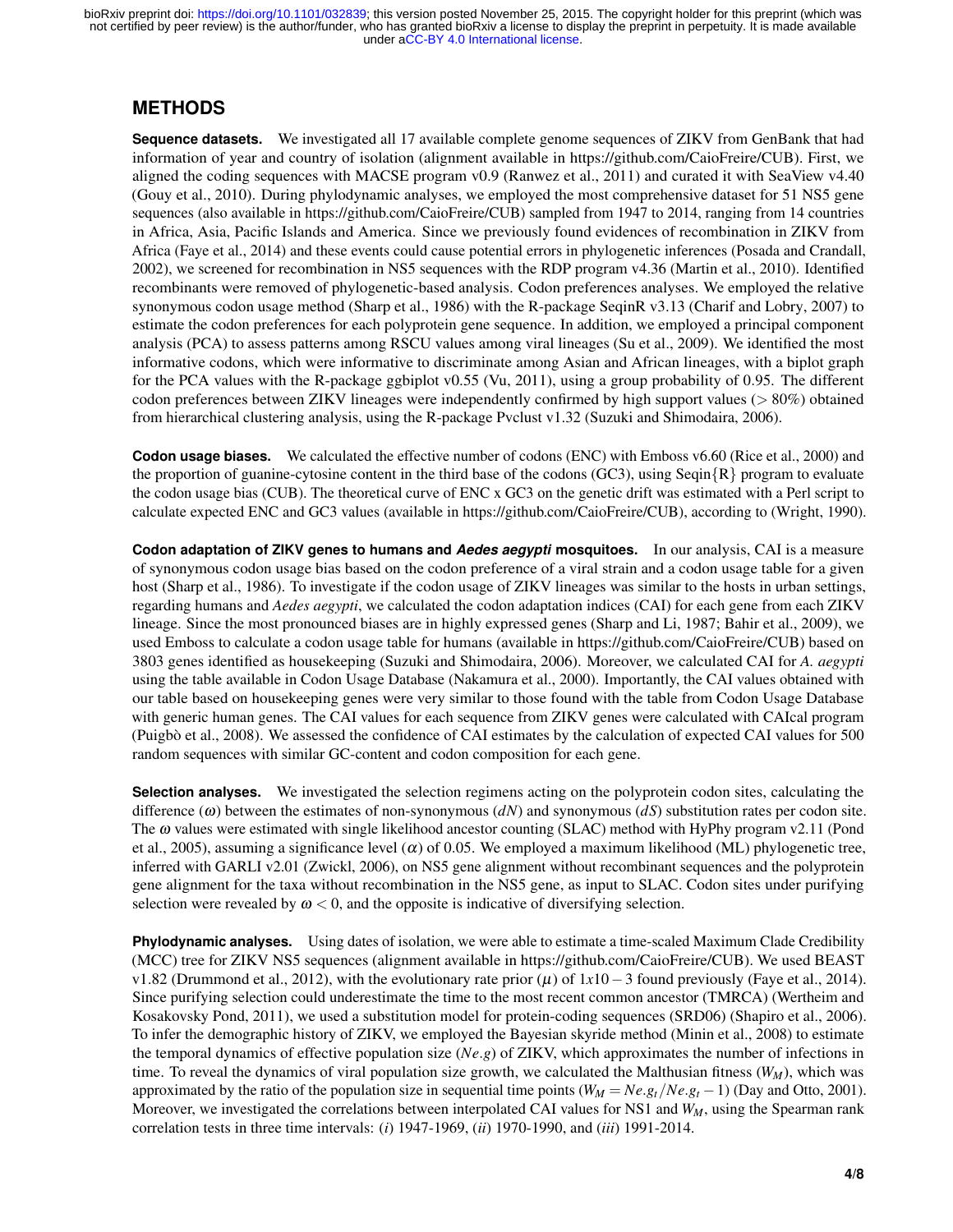**Homology modeling and Linear / Discontinuous Epitope Prediction.** These analyses were based on references sequences, available in GenBank, of NS1 protein from Dengue subtypes 1 to 4 (GenBank accession numbers: AGN94879, AGN94890, ABV03585 and AFX65881) and from ZIKV strains from Senegal and French (GenBank accession numbers: AEN75266.1 and AHZ13508). We aligned the sequences with AliView (Larsson, 2014) and MUSCLE (Edgar, 2004). Sequences with less than 95% identity were selected for each subtype and modeled using YASARA (Krieger and Vriend, 2015) in a BioLinux 8 (Afgan, 2012) with 20 PSI-Blast iterations (e-value  $= 0.7$ ), considering 6 oligomerization states. 20 templates were downloaded from the Protein Data Bank (PDB - http://www.rcsb.org/pdb/) with 5 sequence alignments per template. Modeling was set to low speed with 10 terminal extensions, sampling 50 terminal loops. We checked the produced structures for consistency at the PDBSum server (de Beer et al., 2014) with the Generate option (available at https://www.ebi.ac.uk/thornton-srv/databases/cgi-bin/pdbsum/) and PROCHECK (Laskowski et al., 1993) stereo-chemical analyses. We calculated relative accessible surface area using the modeled structures with the server GETAREA (Fraczkiewicz and Braun, 1998) (available at http://curie.utmb.edu/getarea.html). Linear and discontinuous B Cell epitopes were predicted using the Immune Epitope Database (http://tools.immuneepitope.org/). We used the module YASARA view to map on the modeled structures the epitopes found by the IEDB server (Haste Andersen et al., 2006). Linear epitopes were predicted using the Bepipred Linear Epitope Prediction (Larsen et al., 2006). Structural alignments were made to evaluate RMSD and GDT scores between the models for the epitope regions. All results are available in https://github.com/CaioFreire/CUB.

#### **Author contributions**

CCMF, AI, DFLN, AAS, and PMAZ designed the experiments and wrote the paper. CCMF and DFLN conducted the experiments. CCMF, AI and DFLN prepared the figures.

#### **Acknowledgments**

We thank the Fundação de Amparo à Pesquisa do Estado de São Paulo (FAPESP) for the funding (project #2014/17766-9). CCMF and AI also thank FAPESP for scholarships (#2012/04818-5 and #2014/06090-4). PMAZ holds a CNPq scholarship.

# **REFERENCES**

Afgan, E. (2012). Bio-Linux as a tool for bioinformatics training. *Bioinformatics & Bioengineering (BIBE)*.

- Andersen, K. G., Shapiro, B. J., Matranga, C. B., Sealfon, R., Lin, A. E., Moses, L. M., Folarin, O. A., Goba, A., Odia, I., Ehiane, P. E., Momoh, M., England, E. M., Winnicki, S., Branco, L. M., Gire, S. K., Phelan, E., Tariyal, R., Tewhey, R., Omoniwa, O., Fullah, M., Fonnie, R., Fonnie, M., Kanneh, L., Jalloh, S., Gbakie, M., Saffa, S., Karbo, K., Gladden, A. D., Qu, J., Stremlau, M., Nekoui, M., Finucane, H. K., Tabrizi, S., Vitti, J. J., Birren, B., Fitzgerald, M., McCowan, C., Ireland, A., Berlin, A. M., Bochicchio, J., Tazon-Vega, B., Lennon, N. J., Ryan, E. M., Bjornson, Z., Milner Jr., D. A., Lukens, A. K., Broodie, N., Rowland, M., Heinrich, M., Akdag, M., Schieffelin, J. S., Levy, D., Akpan, H., Bausch, D. G., Rubins, K., McCormick, J. B., Lander, E. S., Gunther, S., Hensley, L., Okogbenin, S., ¨ Schaffner, S. F., Okokhere, P. O., Khan, S. H., Grant, D. S., Akpede, G. O., Asogun, D. A., Gnirke, A., Levin, J. Z., Happi, C. T., Garry, R. F., and Sabeti, P. C. (2015). Clinical Sequencing Uncovers Origins and Evolution of Lassa Virus. *Cell*, 162(4):738–750.
- Bahir, I., Fromer, M., Prat, Y., and Linial, M. (2009). Viral adaptation to host: a proteome-based analysis of codon usage and amino acid preferences. *Molecular Systems Biology*, 5(1):311.
- Bearcroft, W. (1956). Zika virus infection experimentally induced in a human volunteer. *Transactions of the Royal Society of Tropical Medicine and Hygiene*, 50(5):442–448.
- Besnard, M., Lastère, S., Teissier, A., Cao-Lormeau, V., and Musso, D. (2014). Evidence of perinatal transmission of Zika virus, French Polynesia, December 2013 and February 2014. *Eurosurveillance*, 19(13).
- Campos, G. S., Bandeira, A. C., and Sardi, S. I. (2015). Zika Virus Outbreak, Bahia, Brazil. *Emerging infectious diseases*, 21(10):1885–1886.
- Cao-Lormeau, V.-M., Roche, C., Teissier, A., Robin, E., Berry, A.-L., Mallet, H.-P., Sall, A. A., and Musso, D. (2014). Zika Virus, French Polynesia, South Pacific, 2013. *Emerging infectious diseases*, 20(6):1085–1086.
- Charif, D. and Lobry, J. R. (2007). *Structural approaches to sequence evolution: molecules, networks, populations*. Bastolla.
- Day, T. and Otto, S. P. (2001). *Fitness*. John Wiley & Sons, Ltd, Chichester, UK.
- de Beer, T. A. P., Berka, K., Thornton, J. M., and Laskowski, R. A. (2014). PDBsum additions. *Nucleic Acids Res*, 42(Database issue):D292–6.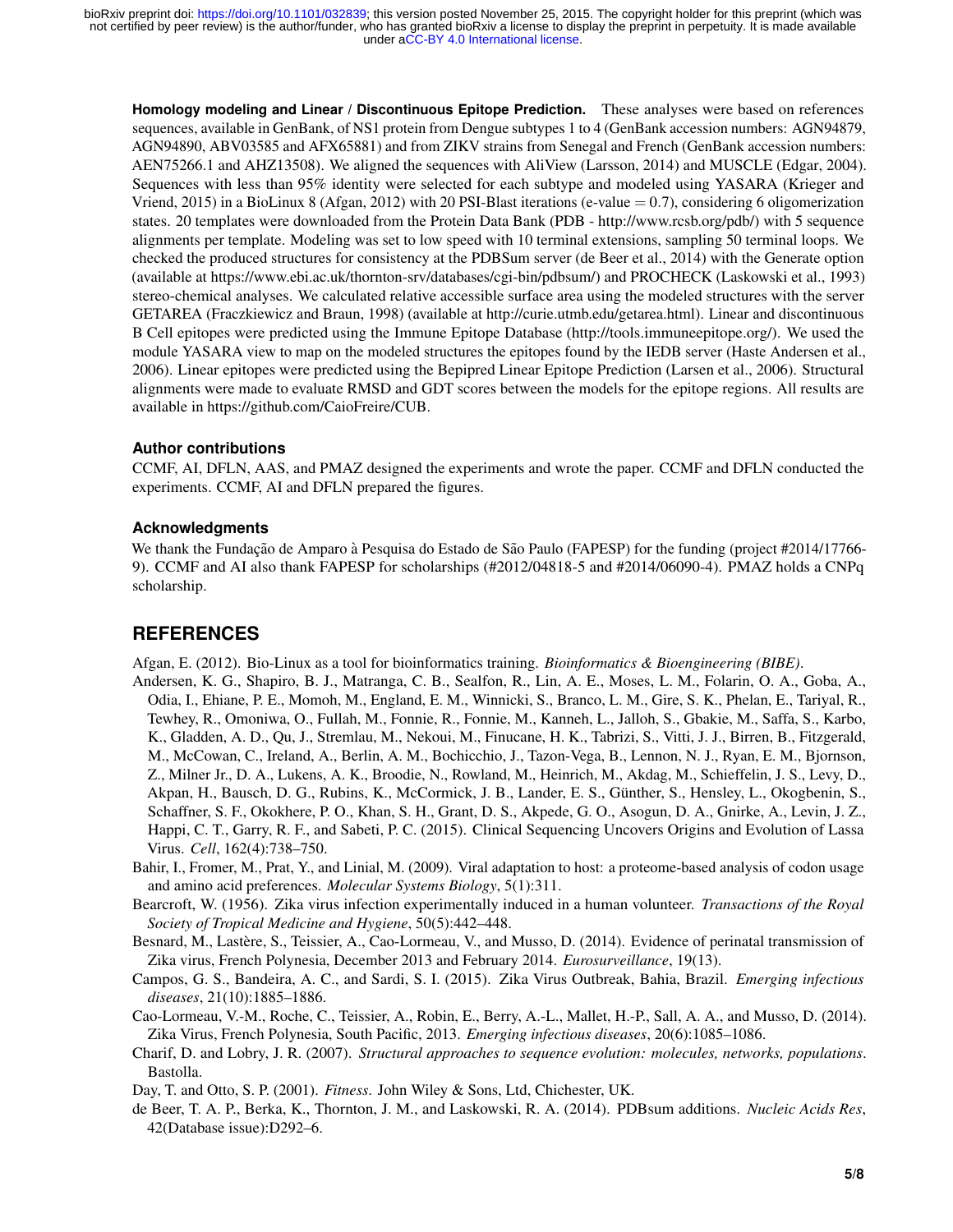- Delisle, E., Rousseau, C., Broche, B., Leparc-Goffart, I., L'Ambert, G., Cochet, A., Prat, C., Foulongne, V., Ferre, J. B., Catelinois, O., Flusin, O., Tchernonog, E., Moussion, I. E., Wiegandt, A., Septfons, A., Mendy, A., Moyano, M. B., Laporte, L., Maurel, J., Jourdain, F., Reynes, J., Paty, M. C., and Golliot, F. (2015). Chikungunya outbreak in Montpellier, France, September to October 2014. *Eurosurveillance*, 20(17).
- Drummond, A. J., Suchard, M. A., Xie, D., and Rambaut, A. (2012). Bayesian Phylogenetics with BEAUti and the BEAST 1.7. *Molecular Biology and Evolution*, 29(8):3–6.
- Duffy, M. R., Chen, T.-H., Hancock, W. T., Powers, A. M., Kool, J. L., Lanciotti, R. S., Pretrick, M., Marfel, M., Holzbauer, S., Dubray, C., Guillaumot, L., Griggs, A., Bel, M., Lambert, A. J., Laven, J., Kosoy, O., Panella, A., Biggerstaff, B. J., Fischer, M., and Hayes, E. B. (2009). Zika Virus Outbreak on Yap Island, Federated States of Micronesia. *New England Journal of Medicine*, 360(24):2536–2543.
- Edgar, R. C. (2004). MUSCLE: multiple sequence alignment with high accuracy and high throughput. *Nucleic acids research*, 32(5):1792–1797.
- Faye, O., Iamarino, A., Freire, C. C. M., Diallo, M., Sall, A. A., Zanotto, P. M. d. A., Faye, O., and de Oliveira, J. V. C. (2014). Molecular evolution of Zika virus during its emergence in the 20(th) century. *PLoS Neglected Tropical Diseases*, 8(1):e2636.
- Foy, B. D., Kobylinski, K. C., Foy, J. L. C., Blitvich, B. J., da Rosa, A. T., Haddow, A. D., Lanciotti, R. S., and Tesh, R. B. (2011). Probable Non–Vector-borne Transmission of Zika Virus, Colorado, USA. *Emerging infectious diseases*, 17(5):880–882.
- Fraczkiewicz, R. and Braun, W. (1998). Exact and efficient analytical calculation of the accessible surface areas and their gradients for macromolecules. *Journal of Computational Chemistry*, 19(3).
- Gouy, M., Guindon, S., and Gascuel, O. (2010). SeaView version 4: A multiplatform graphical user interface for sequence alignment and phylogenetic tree building. *Molecular biology and evolution*, 27(2):221–224.
- Grandadam, M., Caro, V., Plumet, S., Thiberge, J.-M., Souares, Y., Failloux, A.-B., Tolou, H. J., Budelot, M., Cosserat, ` D., Leparc-Goffart, I., and Despres, P. (2011). Chikungunya Virus, Southeastern France. ` *Emerging infectious diseases*, 17(5):910–913.
- Grard, G., Caron, M., Mombo, I. M., Nkoghe, D., Ondo, S. M., Jiolle, D., Fontenille, D., Paupy, C., and Leroy, E. M. (2014). Zika Virus in Gabon (Central Africa) – 2007: A New Threat from Aedes albopictus ? *PLoS Neglected Tropical Diseases*, 8(2):e2681.
- Hanada, K., Suzuki, Y., and Gojobori, T. (2004). A large variation in the rates of synonymous substitution for RNA viruses and its relationship to a diversity of viral infection and transmission modes. *Molecular Biology and Evolution*, 21(6):1074–1080.
- Haste Andersen, P., Nielsen, M., and Lund, O. (2006). Prediction of residues in discontinuous B-cell epitopes using protein 3D structures. *Protein science : a publication of the Protein Society*, 15(11):2558–2567.
- Hayes, E. B. (2009). Zika Virus Outside Africa. *Emerging infectious diseases*, 15(9):1347–1350.
- He, L. and Zhu, J. (2015). Computational tools for epitope vaccine design and evaluation. *Current Opinion in Virology*, 11:103–112.
- Jenkins, G. M. and Holmes, E. C. (2003). The extent of codon usage bias in human RNA viruses and its evolutionary origin. *Virus Res*, 92(1):1–7.
- Krieger, E. and Vriend, G. (2015). New ways to boost molecular dynamics simulations. *Journal of computational chemistry*, 36(13):996–1007.
- Kuehn, B. M. (2014). Chikungunya Virus Transmission Found in the United States: US Health Authorities Brace for Wider Spread. *JAMA*, 312(8):776–777.
- Kuno, G., Chang, G. J., Tsuchiya, K. R., Karabatsos, N., and Cropp, C. B. (1998). Phylogeny of the genus Flavivirus. *Journal of Virology*, 72(1):73–83.
- Lanciotti, R. S., Kosoy, O. L., Laven, J. J., Velez, J. O., Lambert, A. J., Johnson, A. J., Stanfield, S. M., and Duffy, M. R. (2008). Genetic and Serologic Properties of Zika Virus Associated with an Epidemic, Yap State, Micronesia, 2007. *Emerging infectious diseases*, 14(8):1232–1239.
- Larsen, J. E. P., Lund, O., and Nielsen, M. (2006). Improved method for predicting linear B-cell epitopes. *Immunome research*, 2:2.
- Larsson, A. (2014). AliView: a fast and lightweight alignment viewer and editor for large datasets. *Bioinformatics*, 30(22):3276–3278.
- Laskowski, R. A., MacArthur, M. W., Moss, D. S., and Thornton, J. M. (1993). PROCHECK: a program to check the stereochemical quality of protein structures. *Journal of Applied Crystallography*, 26(2):283–291.
- Lindenbach, B. D. and Rice, C. M. (1999). Genetic interaction of flavivirus nonstructural proteins NS1 and NS4A as a determinant of replicase function. *Journal of Virology*, 73(6):4611–4621.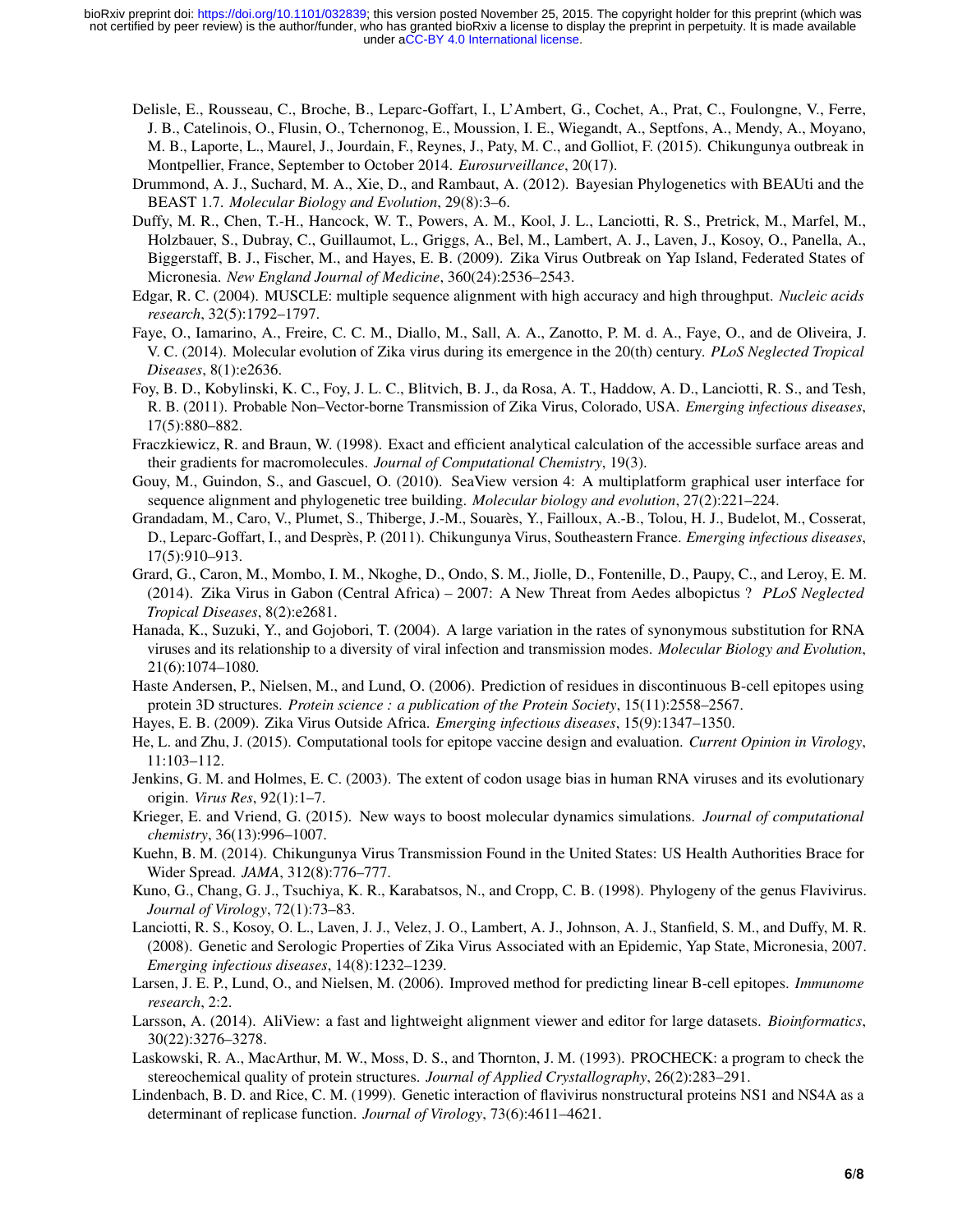Longdon, B., Brockhurst, M. a., Welch, J. J., Russell, C. A., Jiggins, F. M., BROCKHURST, M. A., and Longdon, B. (2014). The Evolution and Genetics of Virus Host Shifts. *PLoS Pathogens*, 10.

- Martin, D. P., Lemey, P., Lott, M., Moulton, V., Posada, D., and Lefeuvre, P. (2010). RDP3: a flexible and fast computer program for analyzing recombination. *Bioinformatics (Oxford, England)*, 26(19):2462–2463.
- McArthur, M. A., Sztein, M. B., and Edelman, R. (2013). Dengue vaccines: recent developments, ongoing challenges and current candidates. *Expert review of vaccines*, 12(8):933–953.
- McLean, J. E., Wudzinska, A., Datan, E., Quaglino, D., and Zakeri, Z. (2011). Flavivirus NS4A-induced autophagy protects cells against death and enhances virus replication. *The Journal of biological chemistry*, 286(25):22147–22159.
- Minin, V. N., Bloomquist, E. W., and Suchard, M. A. (2008). Smooth skyride through a rough skyline: Bayesian coalescent-based inference of population dynamics. *Molecular Biology and Evolution*, 25(7):1459–1471.
- Ministério da Saúde (2015). Ministério divulga boletim epidemiológico. Technical report, Brasília-DF.
- Muller, D. A. and Young, P. R. (2013). The flavivirus NS1 protein: Molecular and structural biology, immunology, role in pathogenesis and application as a diagnostic biomarker. *Antiviral Research*, 98(2):192–208.
- Musso, D., Cao-Lormeau, V.-M., and Gubler, D. J. (2015). Zika virus: following the path of dengue and chikungunya? *The Lancet*, 386(9990):243–244.
- Musso, D., Nilles, E. J., and Cao-Lormeau, V. M. (2014). Rapid spread of emerging Zika virus in the Pacific area. *Clinical Microbiology and Infection*, 20(10):O595–O596.
- Nakamura, Y., Gojobori, T., and Ikemura, T. (2000). Codon usage tabulated from international DNA sequence databases: status for the year 2000. *Nucleic Acids Research*, 28(1):292–292.
- Pepin, K. M., Lass, S., Pulliam, J. R. C., Read, A. F., and Lloyd-Smith, J. O. (2010). Identifying genetic markers of adaptation for surveillance of viral host jumps. *Nature Reviews Microbiology*, 8(11):802–813.
- Plotkin, J. B. and Kudla, G. (2011). Synonymous but not the same: the causes and consequences of codon bias. *Nature Reviews Genetics*, 12(1):32–42.
- Pond, S. L. K., Frost, S. D. W., and Muse, S. V. (2005). HyPhy: hypothesis testing using phylogenies. *Bioinformatics*, 21(5):676–679.
- Posada, D. and Crandall, K. A. (2002). The effect of recombination on the accuracy of phylogeny estimation. *Journal of molecular evolution*, 54(3):396–402.
- Puigbò, P., Bravo, I. G., and Garcia-Vallve, S. (2008). CAIcal: A combined set of tools to assess codon usage adaptation. *Biology Direct*, 3(1):38.
- Ranwez, V., Harispe, S., Delsuc, F., and Douzery, E. J. P. (2011). MACSE: Multiple Alignment of Coding SEquences accounting for frameshifts and stop codons. *PloS one*, 6(9):e22594.
- Rice, P., Longden, I., and Bleasby, A. (2000). EMBOSS: the European Molecular Biology Open Software Suite. *Trends in genetics : TIG*, 16(6):276–277.
- Roth, A., Mercier, A., Lepers, C., Hoy, D., Duituturaga, S., Benyon, E., Guillaumot, L., and Souares, Y. (2014). Concurrent outbreaks of dengue, chikungunya and Zika virus infections - an unprecedented epidemic wave of mosquito-borne viruses in the Pacific 2012-2014. *Eurosurveillance*, 19(41).
- SESAB (2015). Situação epidemiológica da dengue, chikungunya e dei/zika. bahia, 2015. Technical report, Salvador.
- Shapiro, B., Rambaut, A., and Drummond, A. J. (2006). Choosing appropriate substitution models for the phylogenetic analysis of protein-coding sequences. *Molecular biology and evolution*, 23(1):7–9.
- Sharp, P. M. and Li, W. H. (1987). The codon Adaptation Index–a measure of directional synonymous codon usage bias, and its potential applications. *Nucleic acids research*, 15(3):1281–1295.
- Sharp, P. M., Tuohy, T. M. F., and Mosurski, K. R. (1986). Codon usage in yeast: cluster analysis clearly differentiates highly and lowly expressed genes. *Nucleic Acids Research*, 14(13):5125–5143.
- Su, M.-W., Lin, H.-M., Yuan, H. S., and Chu, W.-C. (2009). Categorizing host-dependent RNA viruses by principal component analysis of their codon usage preferences. *Journal of computational biology : a journal of computational molecular cell biology*, 16(11):1539–1547.
- Suzuki, R. and Shimodaira, H. (2006). Pvclust: an R package for assessing the uncertainty in hierarchical clustering. *Bioinformatics*, 22(12):1540–1542.
- Valdés, K., Alvarez, M., Pupo, M., Vázquez, S., Rodríguez, R., and Guzmán, M. G. (2000). Human Dengue antibodies against structural and nonstructural proteins. *Clinical and Diagnostic Laboratory Immunology*, 7(5):856–857.
- Vu, V. Q. (2011). *ggbiplot: A ggplot2 based biplot*. R package version 0.55. Available at: http://github. com/ . . . .
- Wertheim, J. O. and Kosakovsky Pond, S. L. (2011). Purifying selection can obscure the ancient age of viral lineages. *Molecular Biology and Evolution*, 28(12):3355–3365.
- Wright, F. (1990). The 'effective number of codons' used in a gene. *Gene*, 87(1):23–29.

Zammarchi, L., Tappe, D., Fortuna, C., Remoli, M. E., Günther, S., Venturi, G., Bartoloni, A., and Schmidt-Chanasit, J.